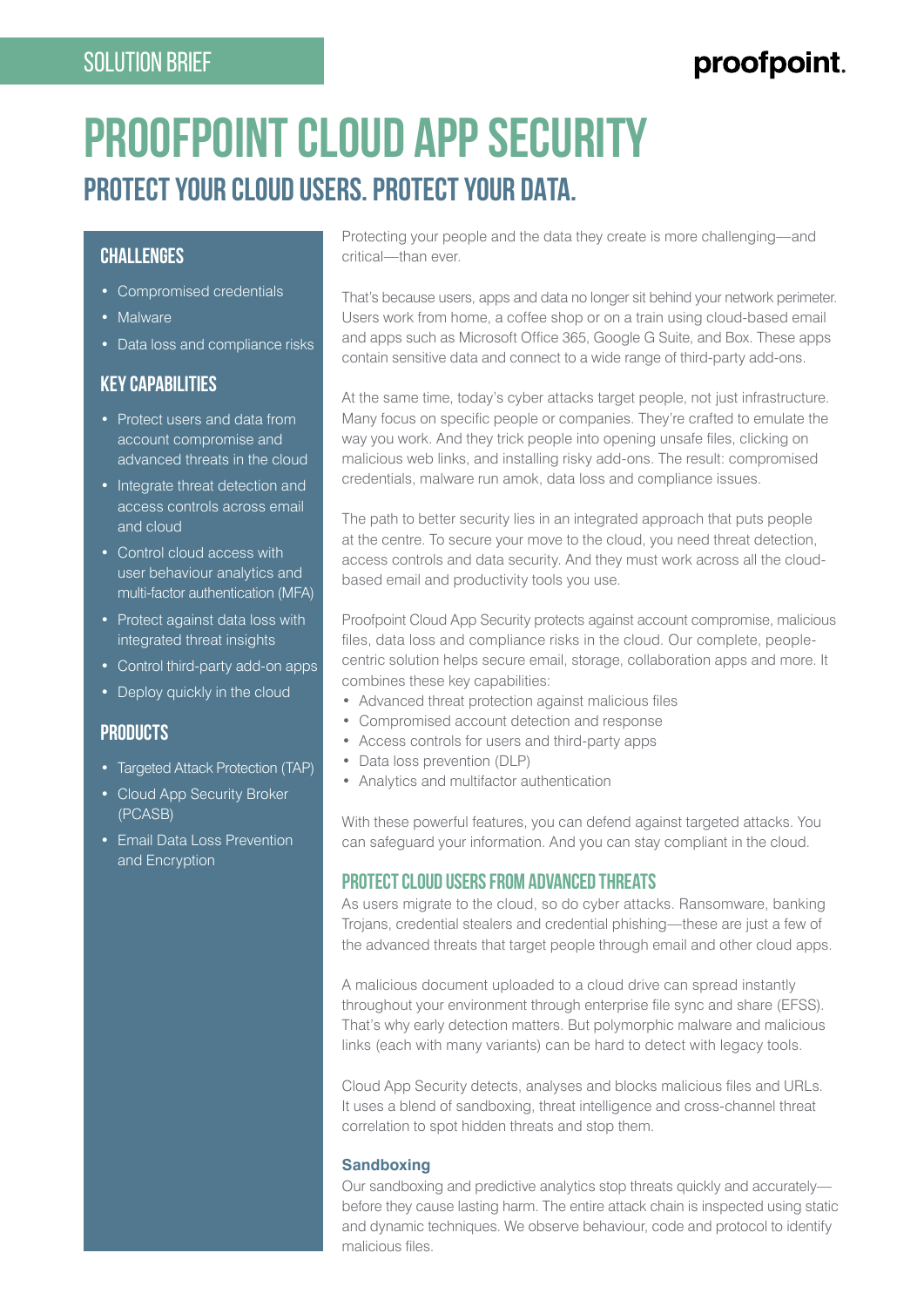Our technology not only detects attacks, but also learns from them. It observes the patterns, behaviours and tradecraft used in each attack, making the next one easier to catch. It helps you contain threats in real time through automated quarantine and other mitigation features.

#### **Threat intelligence**

Cloud App Security correlates attack campaigns across diverse industries and geographies. We draw on insight from Proofpoint Emerging Threats (ET) Intelligence, the timeliest and most accurate source of threat intel in the market. Our threat dashboard gives you visibility into:

- Who in your organisation is being targeted
- Who is attacking, and how
- What the attackers are after

Armed with this insight, you can easily tell the difference between broad-spectrum attacks and those that target executives and other high-value employees.

#### **Cross-channel correlation**

Cloud App Security correlates threat activity across email and cloud. That insight gives you visibility into at-risk users and security breaches. Through our dashboard, you can easily connect the dots between credential phishing email attacks and suspicious logins. This insight helps you prioritise users most at risk. You can monitor these cloud accounts more closely or protect them with stricter access-control policies to defend against account compromise.

| Top User at Risk<br>Last 30 days      |                   |                              |                      |                         |                         |                           |  |  |
|---------------------------------------|-------------------|------------------------------|----------------------|-------------------------|-------------------------|---------------------------|--|--|
| User                                  | Suspicious Logins | <b>Failed Logins Attemps</b> | <b>Email Threats</b> | <b>Phishing Threats</b> | <b>Permitted Clicks</b> | Last User Activity        |  |  |
| <b>Joe Greene</b><br>Jgreene@acme.com | 14                | $\bf{0}$                     | 0                    | $\theta$                |                         | <b>Jul 10</b><br>12:47 PM |  |  |
| Abby Boyle<br>aboyle@acme.com         | 12                | $\mathbf{0}$                 | $\mathbf 0$          | $\mathbf{0}$            |                         | <b>Jul 04</b><br>12:33 PM |  |  |

Cloud App Security helps correlate user activity and contextual risk

# **MONITOR AND CONTROL CLOUD ACCESS**

Today's workforce demands anytime, anywhere, any-device access to the cloud. In this environment, monitoring user behaviours across cloud apps is critical. This effort starts with establishing safe, baseline behaviours. Anomalous user behaviours may indicate that attackers have:

- Compromised users' accounts Stolen information Destroyed data
- 
- 

Based on risk indicators, you can act right away. Create policies to control access to cloud services. Enforce user validation through multi-factor authentication. Our powerful behaviour analytics, combined with strong authentication, helps you verify users' identity. That helps you grant the right levels of access to users and third-party add-ons.

#### **Behavioural analytics**

Cloud App Security brings together contextual data and user behaviour analytics. Context includes a user's location, device, network and any cloud app the user is trying to access. Anomalous behaviour includes excessive activities, unusual access attempts and more.

| <b>F</b> SEVERITY                                                                                                                                                                                     | <b>DATE</b>                                                                                                                                                                                             | <b>Q</b> LOCATION       | $L$ USER | CONTROL                                                                                                                                                                  | <b>SYPE</b>                                                                                                                                                                                                                                                                                                    | $\Omega$ NOTIFIED<br>CLOUD SERVICE                                                                                         |  |
|-------------------------------------------------------------------------------------------------------------------------------------------------------------------------------------------------------|---------------------------------------------------------------------------------------------------------------------------------------------------------------------------------------------------------|-------------------------|----------|--------------------------------------------------------------------------------------------------------------------------------------------------------------------------|----------------------------------------------------------------------------------------------------------------------------------------------------------------------------------------------------------------------------------------------------------------------------------------------------------------|----------------------------------------------------------------------------------------------------------------------------|--|
| $\omega$<br>m.                                                                                                                                                                                        | Thu 19 Apr, 2018 16:38:53                                                                                                                                                                               | Michael W.<br>Hong Kong |          | Suspicious Login                                                                                                                                                         | Suspicious Login                                                                                                                                                                                                                                                                                               | Office                                                                                                                     |  |
| ALERT GUID<br><b>GUID</b><br>DATE<br><b>URL</b><br><b>LOCATION</b><br>IP.<br><b>FULL NAME</b><br><b>USERNAME</b><br><b>AGENT</b><br><b>DEVICE</b><br>Other<br>Other<br>OS.<br><b>BROWSER</b><br>Other | 734df7ed69b4ccf86056398f848cd167<br>f7533888f93fa93066a1a077da9cb6b7<br>Thu 19 Apr, 2018 12 23:41<br>Hong Kong<br>113.28.1.221<br>Michael Wallace<br>michael_wallace@omega-pfpt.com<br><b>CBAInPROD</b> |                         |          | <b>CLOUD SERVICE</b><br><b>THREAT</b><br><b>DECISION</b><br>CHALLENGE<br><b>CONTROL</b><br><b>RESOURCE</b><br><b>ACTION</b><br>DETAILED DESCRIPTION<br>ALERT DESCRIPTION | <b>Cross Applications</b><br><b>N/A</b><br>Other<br><b>N/A</b><br>Suspicious Source<br>Login Service<br>Login<br>Suspicious login attempt detected for<br>michael_wallace@omega-pfpt.com, from Scanner,<br>Brute_Forcer 113.28.1.221 (Milomex Limited) (ET Intelligence)<br>Suspicious Login Has Been Detected | $\mathbf{r}$<br>GUANGDONG HIGH<br>Guangzhou<br>Sha<br><b>Hong Kong</b><br>Mag Data <sup>2</sup> 100 Km League Terms Of Use |  |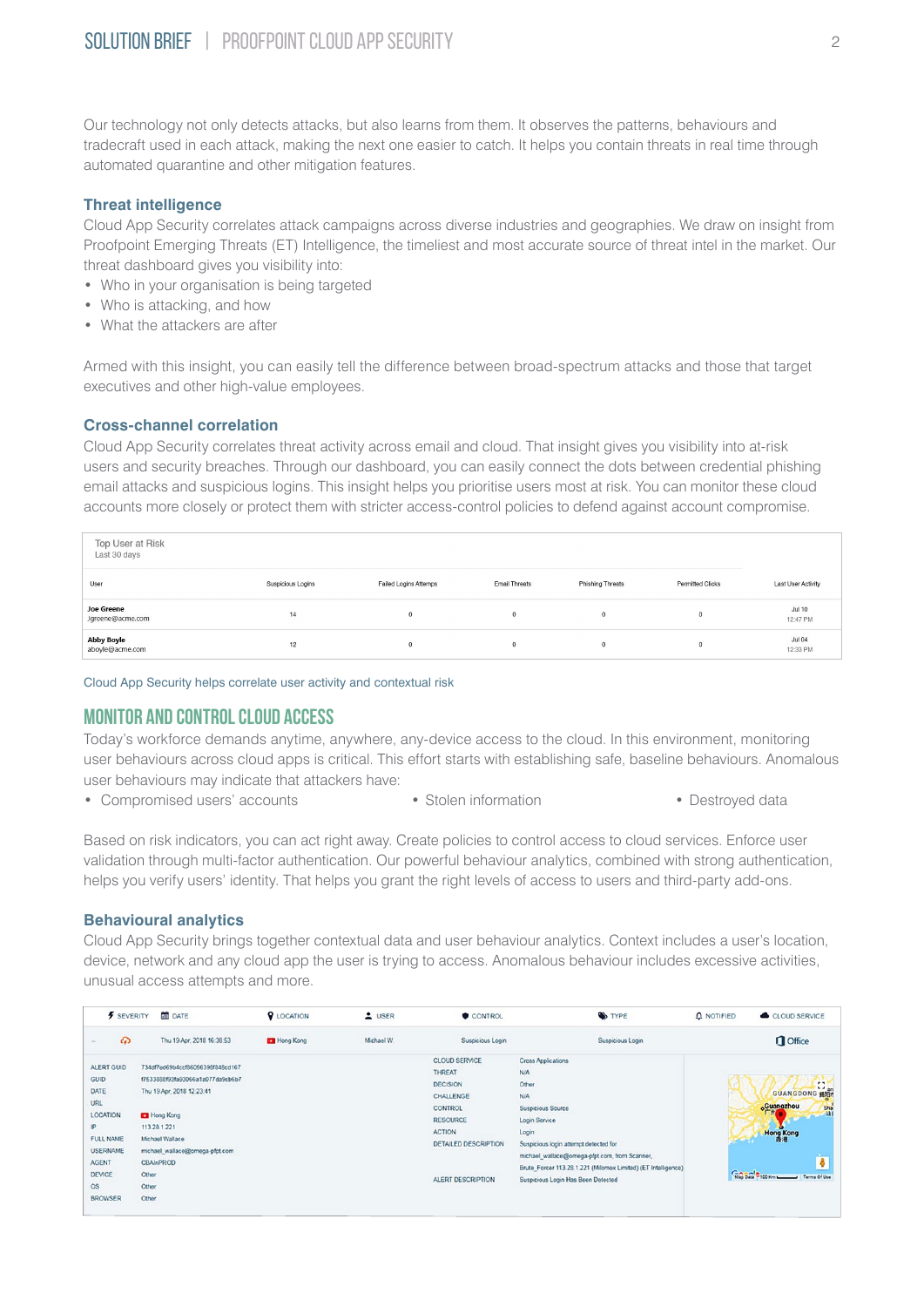We monitor anomalies using captured footprints, thresholds and advanced machine learning. For example, you can:

- Specify that only corporate devices that meet your endpoint security standards can access a given cloud app
- Limit permissions with read-only access
- Limit the data that the user can download

Cloud App Security correlates cross-channel threat intelligence with user-specific risk indicators. With this insight, you can detect suspicious activity early, prioritise alerts and ease alert fatigue. You can also audit past activity and alerts through our intuitive dashboards and filtering. With our robust policy templates, you can get real time alerts. From there you can apply risk-based authentication and reduce privileges when needed. That prevents your apps from being misused and your data from being exposed or deleted.

#### **Multi-factor authentication**

You can integrate existing identity-management solutions using our SAML proxy. Our multi-factor authentication also verifies user identities before login or other risky activity. With our multimode architecture, you can enable protection through API or by forward and reverse proxy.

#### **PREVENT DATA LOSS IN THE CLOUD**

As more of your organisation's data is stored in the cloud, so is sensitive content. Half of data breaches reported are a result of stolen or weak login credentials. Credentials are often compromised through data breaches, phishing, credential stealers and brute force attacks. To detect and prevent data breaches in the cloud, you need risk-aware data security and strong authentication.

Cloud App Security blends cross-channel threat detection with sensitive data visualisation and DLP controls. Usercentred visibility and behaviour monitoring quickly reveals people being targeted and activity on orphaned and compromised accounts. Proofpoint DLP scans the following to highlight who has access to sensitive data:

- Emails in motion
- Emails at rest
- Cloud storage
- Data stored by other cloud apps

With this information, you can quickly prioritise which users need protection. From there, you can minimise sensitive data loss and contain any damage. Data-security rules can automatically encrypt emails, reduce file access permissions, and trigger multi-factor authentication for users at risk.

#### **Data loss prevention**

Proofpoint DLP has more than 80 predefined data security policies. You can automatically detect and classify sensitive data. You can also remediate DLP violations in cloud-based email and apps to help you identify and secure sensitive data faster. Our capabilities include:

- Unified data classifiers track data in motion and at rest.
- Built-in classifiers cover PCI, PII, HIPAA and GDPR regulations.
- Dictionaries and proximity matching improve detection of sensitive data and automate regulatory compliance.
- Exact data matching easily uploads custom dictionaries or identifiers to detect information unique to your organisation. This includes account numbers and other structured data from databases.
- Document fingerprinting detects sensitive data within unstructured content. These include formulas, source code, forms, contracts and other intellectual property.
- We scan 300 file types out of the box. Our file-type profiler extends support to new, custom or proprietary file types.

Flexible custom rules allow you to build your own DLP policies to control how your data is sent, shared and downloaded. You can control risky or unauthorised access to email and files to mitigate open sharing with context-aware encryption, quarantines and file-sharing permissions. And you can closely monitor compliance by subscribing to alerts and filter events and alerts for reporting.

#### **Cloud App Security Helps You Secure**

#### **CLOUD EMAIL**

- Office 365 Exchange Online
- Gmail

#### **CLOUD SERVICES**

- Office 365 Exchange Online (Data-at-rest)
- Office 365 SharePoint Online
- Office 365 OneDrive
- Google Drive
- Google Cloud
- Box
- Dropbox
- Salesforce
- Amazon Web Services S3